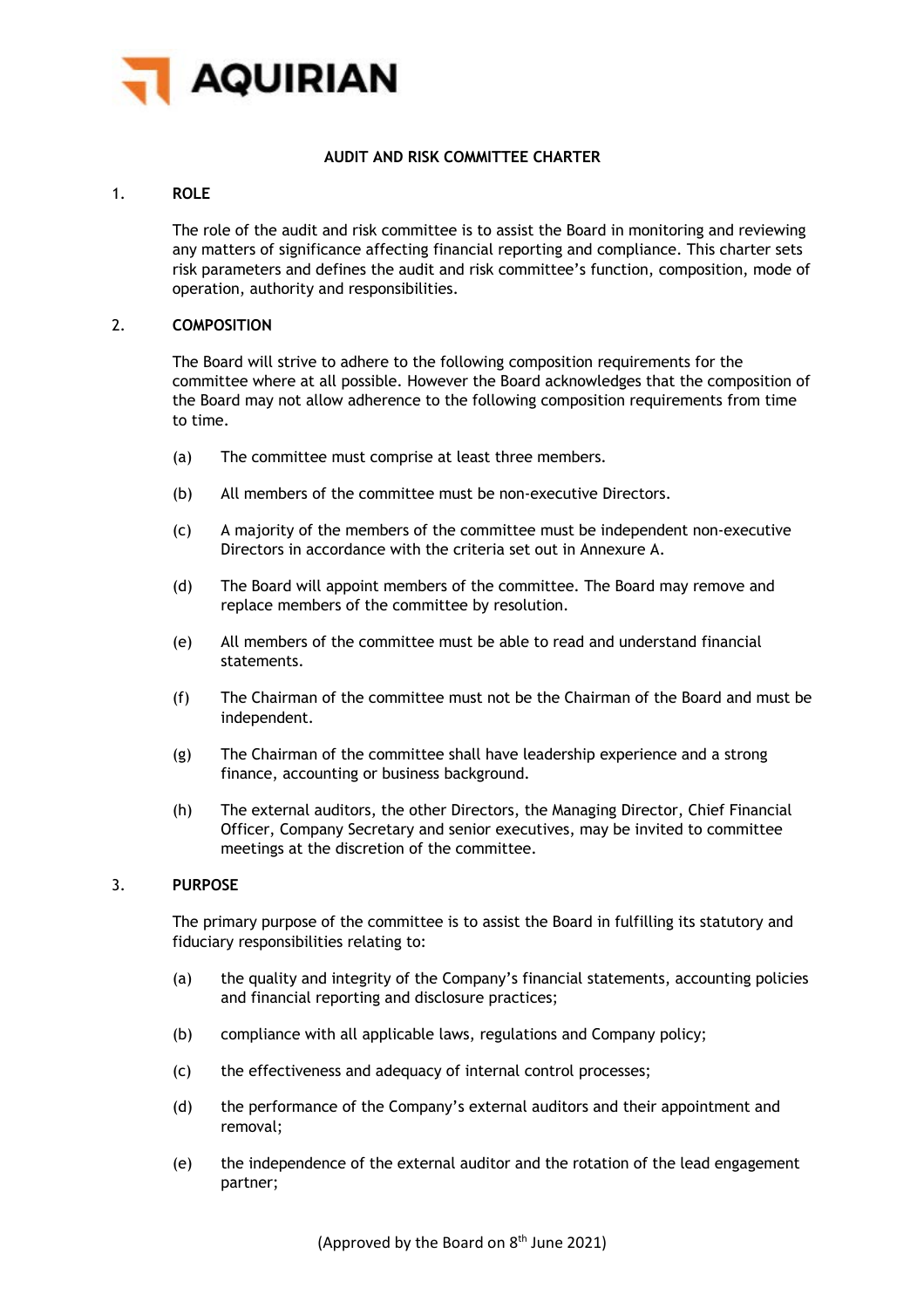

- (f) the identification and management of business, economic, environmental and social sustainability risks; and
- (g) the review of the Company's risk management framework at least annually to satisfy itself that it continues to be sound and to determine whether there have been any changes in the material business risks the Company faces and to ensure that they remain within the risk appetite set by the Board.

A secondary function of the committee is to perform such special reviews or investigations as the Board may consider necessary.

### 4. **DUTIES AND RESPONSIBILITIES OF THE COMMITTEE**

## 4.1 **Review of Financial Reports**

- (a) Review the appropriateness of the accounting principles adopted by management in the financial reports and the integrity of the Company's financial reporting.
- (b) Oversee the financial reports and the results of the external audits of those reports.
- (c) Assess whether external reporting is adequate for shareholder needs.
- (d) Assess management processes supporting external reporting.
- (e) Establish procedures for treatment of accounting complaints.
- (f) Review the impact of any proposed changes in accounting policies on the financial statements.
- (g) Review the quarterly, half yearly and annual results.
- (h) Establish procedures for verifying the integrity of the Company's periodic reports which are not audited or reviewed by an external auditor, to satisfy the Board that each periodic report is materially accurate, balanced and provides investors with appropriate information to make informed investment decisions.
- (i) Ensure that, before the Board approves the Company's financial statements for a financial period, the Chief Executive Officer/Managing Director and Chief Financial Officer (or, if none, the person(s) fulfilling those functions) have declared that, in their opinion, the financial records of the Company have been properly maintained and that the financial statements comply with the appropriate accounting standards and give a true and fair view of the financial position and performance of the Company and that the opinion has been formed on the basis of a sound system of risk management and internal control which is operating effectively.

#### 4.2 **Relationship with External Auditors**

- (a) Recommend to the Board procedures for the selection and appointment of external auditors and for the rotation of external auditor partners.
- (b) Review performance, succession plans and rotation of lead engagement partner.
- (c) Approve the external audit plan and fees proposed for audit work to be performed.
- (d) Discuss any necessary recommendations to the Board for the approval of quarterly, half yearly or Annual Reports.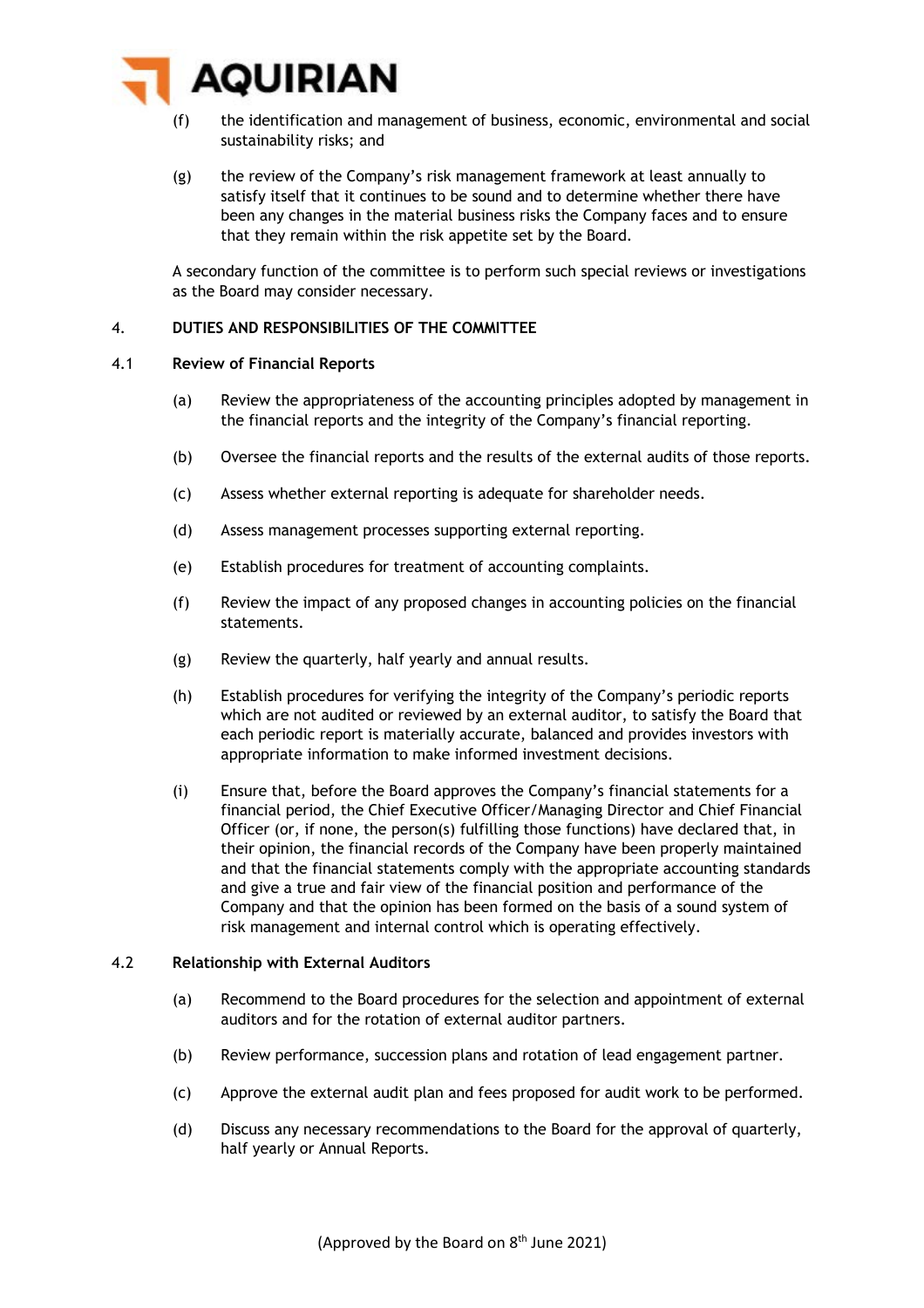

- (e) Review the adequacy of accounting and financial controls together with the implementation of any recommendations of the external auditor in relation thereto.
- (f) Meet with the external auditors at least twice in each financial year and at any other time the committee considers appropriate.
- (g) Provide pre-approval of audit and non-audit services that are to be undertaken by the external auditor.
- (h) Ensure adequate disclosure as may be required by law of the committee's approval of all non-audit services provided by the external auditor.
- (i) Ensure that the external auditor prepares and delivers an annual statement as to their independence which includes details of all relationships with the Company.
- (j) Receive from the external auditor their report on, among other things, critical accounting policies and alternative accounting treatment, prior to the filing of their audit report in compliance with the Corporations Act 2001 (Cth).
- (k) Ensure that the external auditor attends the Company's Annual General Meeting and is available to answer questions from security holders relevant to the audit.

#### 4.3 **Internal Audit Function**

- (a) Monitor and periodically review the need for a formal internal audit function and its scope.
- (b) Assess the performance and objectivity of any internal audit procedures that may be in place.
- (c) Ensure any formal internal audit function is headed by a suitably qualified person who shall have a direct reporting line to the Board or the committee, and bring the requisite degree of skill, independence and objectivity to the role.
- (d) If the Company does have any formal internal audit function, assess the performance and objectivity of the Company's processes for evaluating and continually improving the effectiveness of its governance, risk management and internal control processes.
- (e) Review risk management and internal compliance procedures.
- (f) Monitor the quality of the accounting function.
- (g) Review the internal controls of the Company via consideration of any comments from the Company's internal and/or external auditors and/or commissioning an independent report on the Company's internal controls.

#### 4.4 **Risk Management**

- (a) Oversee the Company's risk management systems, practices and procedures to ensure effective risk identification and management and compliance with internal guidelines and external requirements.
- (b) Assess whether the Company has any potential or apparent exposure to environmental or social risks and if it does, put in place management systems, practices and procedures to manage those risks.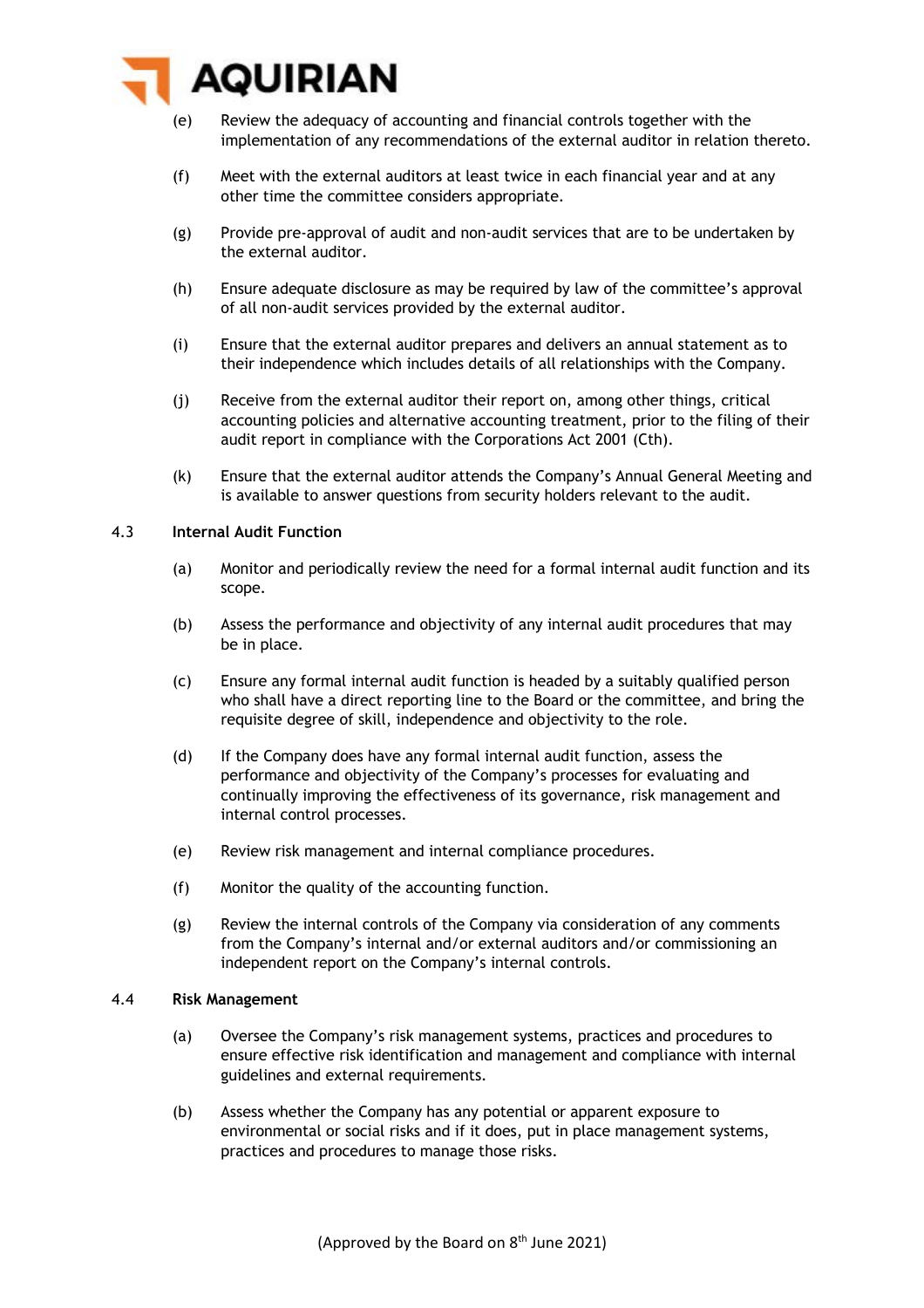

- (c) Where the Company does not have material exposure to environmental or social risks, report the basis for that determination to the Board and where appropriate, benchmark the Company's environmental or social risk profile against its peers.
- (d) Assess whether the Company is required to publish an integrated report or a sustainability report in accordance with a recognised international standard.
- (e) Consider whether the Company has a material exposure to climate change risk.
- (f) Review the Company's risk management framework at least annually to satisfy itself that the framework:
	- (i) continues to be sound;
	- (ii) ensures that the Company is operating with due regard to the risk appetite set by the Board; and
	- (iii) deals adequately with contemporary and emerging risks such as conduct risk, digital disruption, cyber-security, privacy and data breaches, sustainability and climate change.
- (g) Review reports by management on the efficiency and effectiveness of the Company's risk management framework and associated internal compliance and control procedures.

## 4.5 **Other**

- (a) The committee will oversee the Company's environmental risk management and occupational health and safety processes.
- (b) As contemplated by the ASX Corporate Governance Council's Corporate Governance Principles and Recommendations - 4<sup>th</sup> Edition, and to the extent that such deviation or waiver does not result in any breach of the law, the committee may approve any deviation or waiver from the "Corporate code of conduct". Any such waiver or deviation will be promptly disclosed where required by applicable law.
- (c) Monitor related party transactions.

# 5. **MEETINGS**

- (a) The committee will meet at least twice in each financial year and additionally as circumstances may require for it to undertake its role effectively.
- (b) Meetings are called by the Secretary as directed by the Board or at the request of the Chairman of the committee.
- (c) Where deemed appropriate by the Chairman of the committee, meetings and subsequent approvals and recommendations can be implemented by a circular written resolution or conference call.
- (d) A quorum shall consist of two members of the committee. In the absence of the Chairman of the committee or their nominees, the members shall elect one of their members as Chairman of that meeting.
- (e) Decisions will be based on a majority of votes with the Chairman having a casting vote.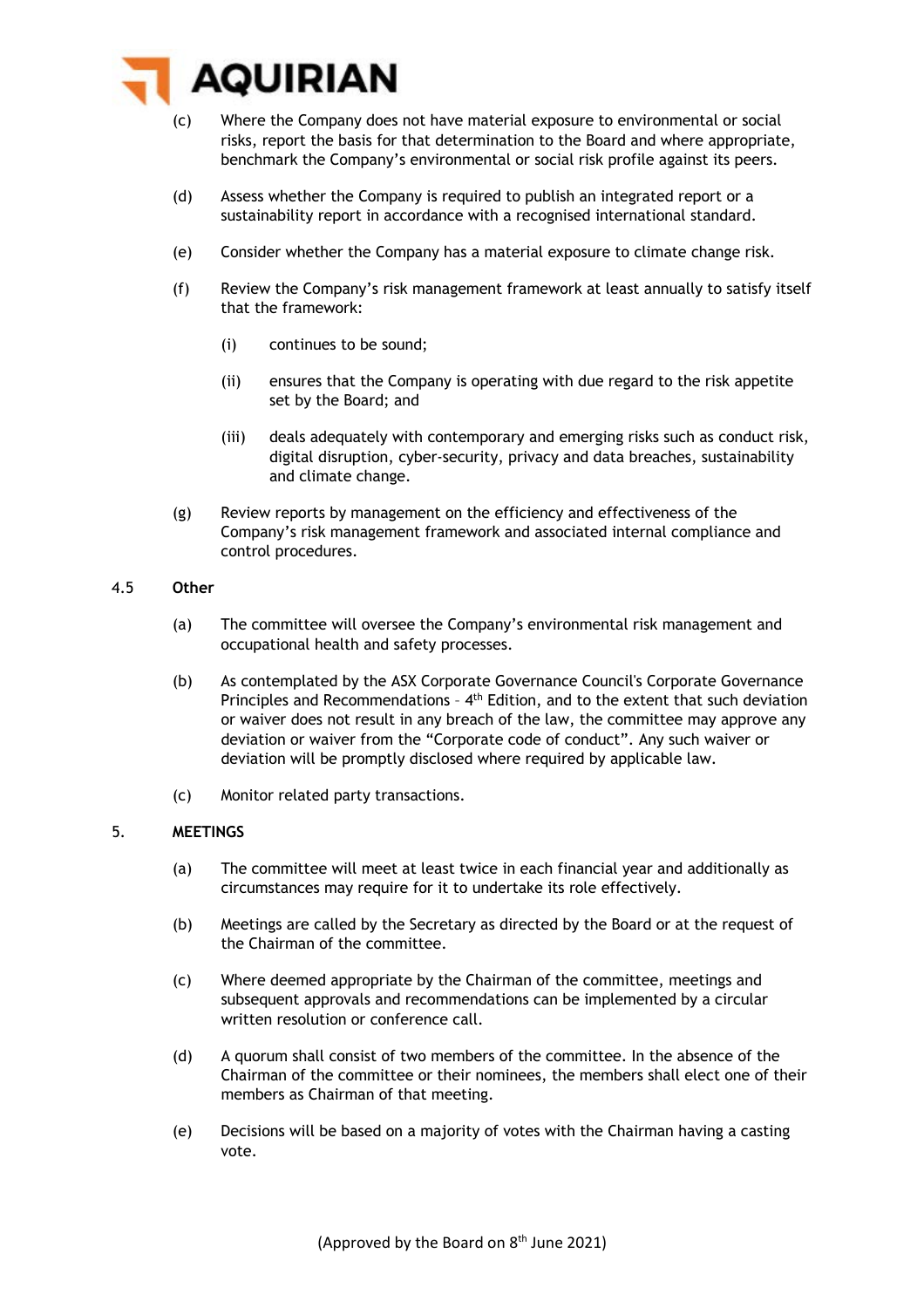

- (f) The Chairman of the committee, through the Secretary, will prepare a report of the actions of the committee to be included in the Board papers for the next Board meeting.
- (g) Minutes of each meeting are included in the papers for the next full Board meeting after each committee meeting.

# 6. **SECRETARY**

- (a) The Company Secretary or their nominee shall be the Secretary of the committee and shall attend meetings of the committee as required.
- (b) The Secretary will be responsible for keeping the minutes of meetings of the committee and circulating them to committee members and to the other members of the Board.
- (c) The Secretary shall distribute supporting papers for each meeting of the committee as far in advance as possible.

### 7. **RELIANCE ON INFORMATION OR PROFESSIONAL OR EXPERT ADVICE**

Each member of the committee is entitled to rely on information, or professional or expert advice, to the extent permitted by law, given or prepared by:

- (a) an employee of the Company and its subsidiaries (**Group**) whom the member believes on reasonable grounds to be reliable and competent in relation to the matters concerned;
- (b) a professional adviser or expert in relation to matters that the member believes on reasonable grounds to be within the person's professional or expert competence; or
- (c) another Director or officer of the Group in relation to matters within the Director's or officer's authority.

# 8. **ACCESS TO ADVICE**

- (a) Members of the committee have rights of access to management and to the books and records of the Company to enable them to discharge their duties as committee members, except where the Board determines that such access would be adverse to the Company's interests.
- (b) Members of the committee may meet with the auditors, both internal and external, without management being present.
- (c) Members of the committee may consult independent legal counsel or other advisers they consider necessary to assist them in carrying out their duties and responsibilities, subject to prior consultation with the Chairman of the committee. Any costs incurred as a result of the committee consulting an independent expert will be borne by the Company.

### 9. **REVIEW OF CHARTER**

(a) The Board will conduct an annual review of the membership to ensure that the committee has carried out its functions in an effective manner and will update this charter as required or as a result of new laws or regulations.